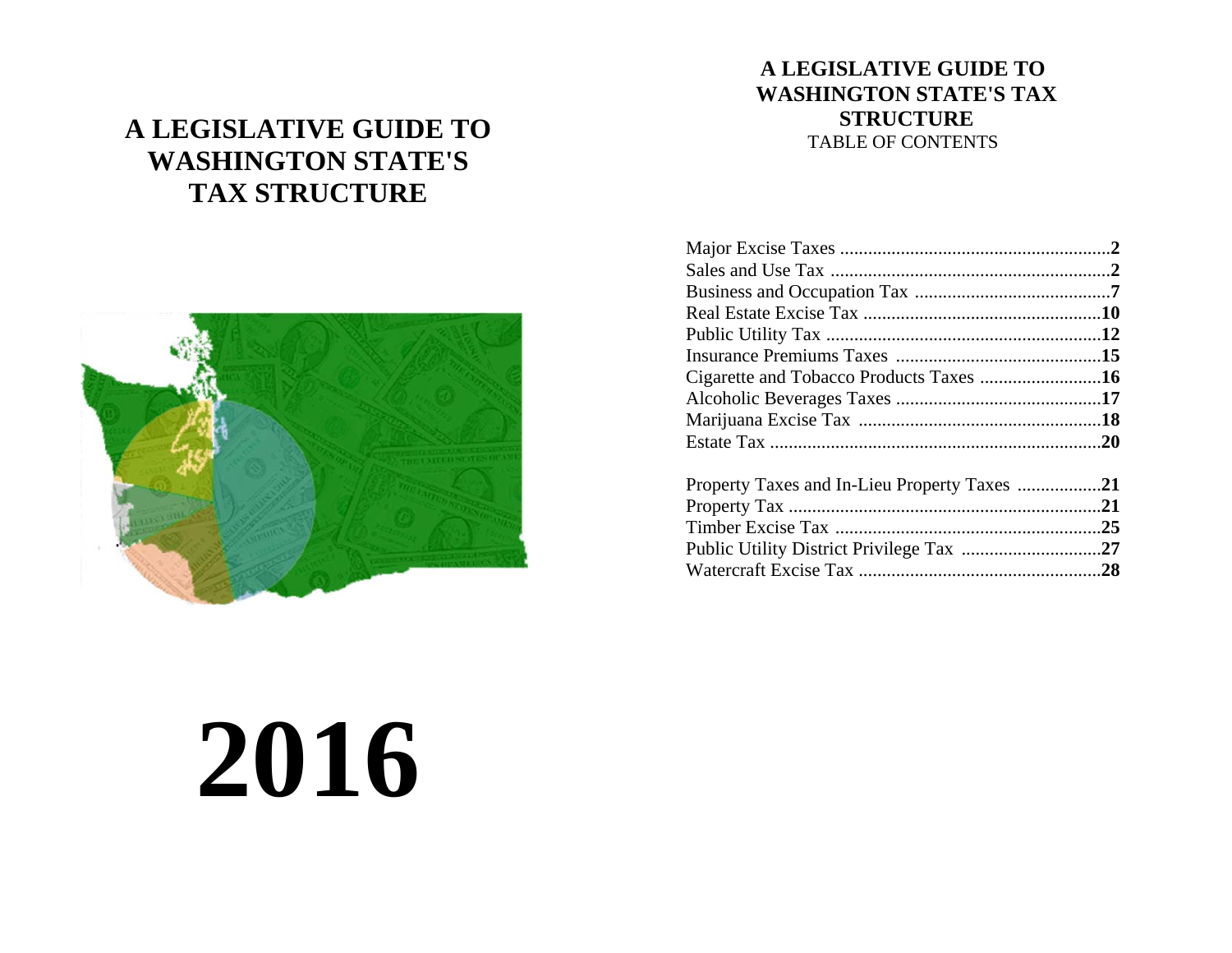# **Introduction**

*A Legislative Guide to Washington State's Tax Structure* is offered as a resource to members of the Senate, their staff, and other interested persons to provide an overview of the tax system in this state. It describes the evolution and characteristics of our tax structure and provides practical information on state tax uses, credits and exemption programs.

The *Legislative Guide to Washington State's Tax Structure* was prepared by the Senate Ways and Means Committee staff (within Senate Committee Services) and the Legislative Evaluation and Accountability Program (LEAP) to provide answers to many of the typical questions regarding taxes. This *Legislative Guide to Washington State's Tax Structure* is a summary of our tax system intended to assist its readers in understanding basic terminology and gain a perspective with which to evaluate potential reforms.

Questions concerning this report or requests for other documentation should be directed to:

#### **Senate Ways and Means Committee**

339 John A. Cherberg Building Olympia, Washington 98504-0482 Telephone: 360-786-7715 Fax: 360-786-7615 http://www.leg.wa.gov/senate/scs/wm/default.htm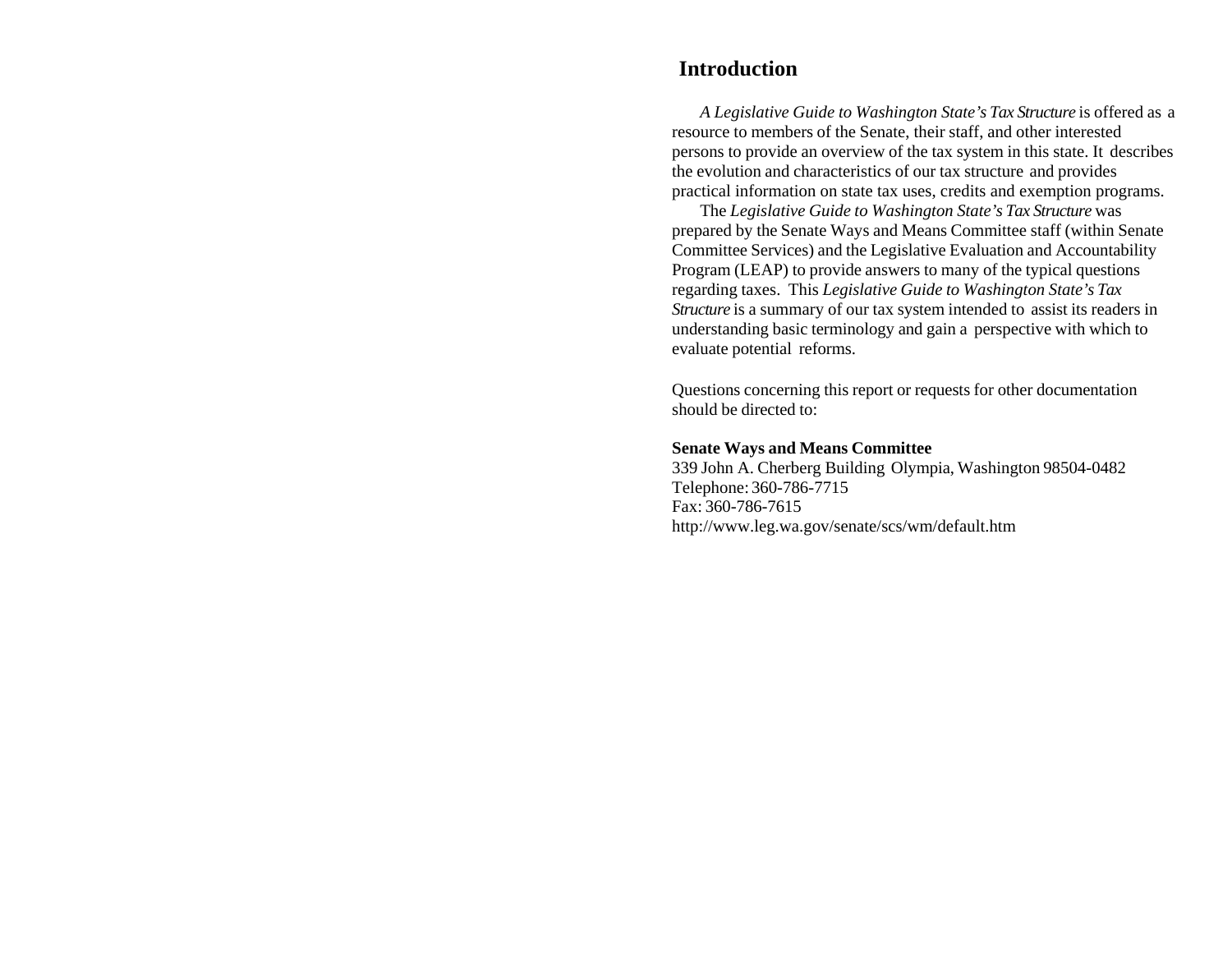#### **MAJOR CATEGORIES OF STATE REVENUE IN WASHINGTON**

Taxes are the most important revenue source for Washington, comprising almost all of the general fund but slightly less than 50 percent of all revenues. Other sources of revenue include federal and other grants, license and permit fees, charges for services, and borrowing. Washington relies on the sales tax, the business and occupation (B&O) tax, and property tax. Unlike most states, Washington does not have either a personal or corporate net income tax. The following chart shows the general fund share of each major tax source.

# **State Government Tax RevenueFiscal Year 2015**



Table 3.11 from the Economic and Revenue Forecast Council - http://www.erfc.wa.gov/

#### **MAJOR EXCISE TAXES**

#### **Sales and Use Tax**

The largest source of tax revenue to the general fund is the retail sales and use tax. Sales and use taxes are estimated to generate \$19.2 billion in the 2015-17 biennium and comprise 52 percent of general fund revenue.

#### **Tax Base:**

The sales tax is paid on each retail sale of most articles of tangible personal property and certain services. Examples of taxable services include construction, repair, telephone, lodging of less than 30 days, physical fitness, and some recreation and amusement services. In addition, the sales tax applies to extended warranties.

The use tax is imposed on the use of articles of tangible personal property when the sale or acquisition has not been subject to the sales tax. The use tax commonly applies to purchases made from out-of-state firms.

#### **Rate:**

A sales tax rate of 6.5 percent applies to the total selling price of the article or service. An additional sales tax of 5.9 percent applies to car rentals (not leases). An additional sales and use tax of 0.3 percent applies to sales of motor vehicles other than farm tractors or farm vehicles, off-road and non-highway vehicles, and snowmobiles.

# **Major Exemptions:**

Major items not taxed include:

- Groceries;
- Prescription drugs;
- Motor vehicle fuel;
- Utility services;
- Professional services (e.g. medical, legal);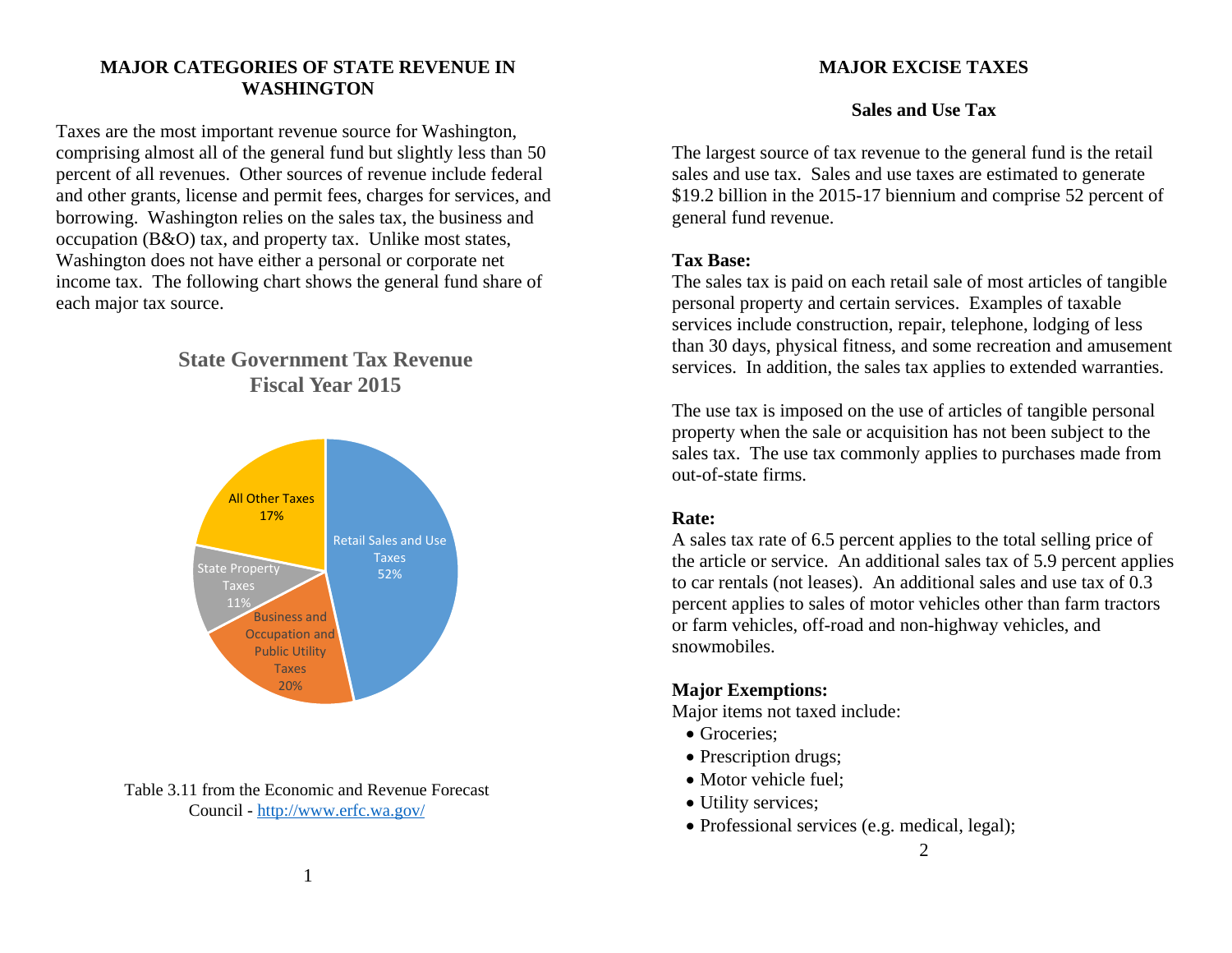- Certain business services (e.g. accounting, engineering);
- Manufacturing and research and development machinery and equipment (including repair and replacement);
- Machinery and equipment used in a testing operation for manufacturers;
- Printer and publisher computer equipment (including repair and replacement);
- Certain machinery and equipment to reduce field burning sold to qualified farmers; and
	- Items that become a component part of a final product for sale.

# **Deferral/Exemption Programs:**

There are two major sales tax deferral/exemption programs.

The rural county deferral/exemption program targets small rural counties, counties smaller than 225 square miles, community empowerment zones, and counties containing a community empowerment zone. Manufacturing, research and development, and computer service businesses may defer sales and use taxes on building construction and expansion if the floor space or production capacity is increased. The business is required to create at least one job per \$750,000 of investment if the project qualifies because it is in a community empowerment zone or in a county containing a community empowerment zone. The deferred taxes are forgiven if the investment project meets the program criteria during the repayment period. This program expires July 1, 2020.

The food manufacturing deferral/exemption program is available statewide to businesses engaged in fruit and vegetable, dairy product, and seafood product manufacturing, cold storage warehousing, and related research and development businesses for these products. The businesses may defer sales and use taxes on buildings, machinery and equipment, and installation labor. The deferred taxes are forgiven if the investment project meets the program criteria for eight years after the project is complete.

# **Distribution of Revenues:**

All state sales and use tax revenues are deposited in the state general fund, except the additional sales tax on car rentals and the additional tax on motor vehicle sales, which are deposited in the multimodal transportation account.

# **Local Sales and Use Taxes**

**General Taxes:** Local governments may impose local sales and use taxes at the following rates on the same base as the state (except where noted with \*).

| <b>Cities/Counties</b>                                                         | up to $1.0\%$ |                                                                                             |
|--------------------------------------------------------------------------------|---------------|---------------------------------------------------------------------------------------------|
| <b>County Health</b><br><b>Treatment</b>                                       | 0.10%         | Chemical<br>dependency/mental<br>health treatment<br>services/therapeutic<br>court programs |
| <b>County Criminal</b><br>Justice*                                             | 0.10%         | (90% to<br>cities/county per<br>capita)                                                     |
| <b>County Juvenile</b><br>Detention/Jails*                                     | 0.10%         | (Counties below 1<br>million in<br>population)                                              |
| <b>County Emergency</b><br><b>Communications</b><br><b>Systems/Facilities*</b> | 0.10%         |                                                                                             |
| County<br>Zoo/Aquarium/Parks*                                                  | 0.10%         | (Counties 500k to<br>1.5 million in<br>population w/<br>national park)                      |
| <b>County Public Safety*</b>                                                   | up to $0.3\%$ | (40% to cities per<br>capita - not imposed<br>on motor vehicles)                            |
| <b>Transit Districts*</b>                                                      | up to $0.9\%$ |                                                                                             |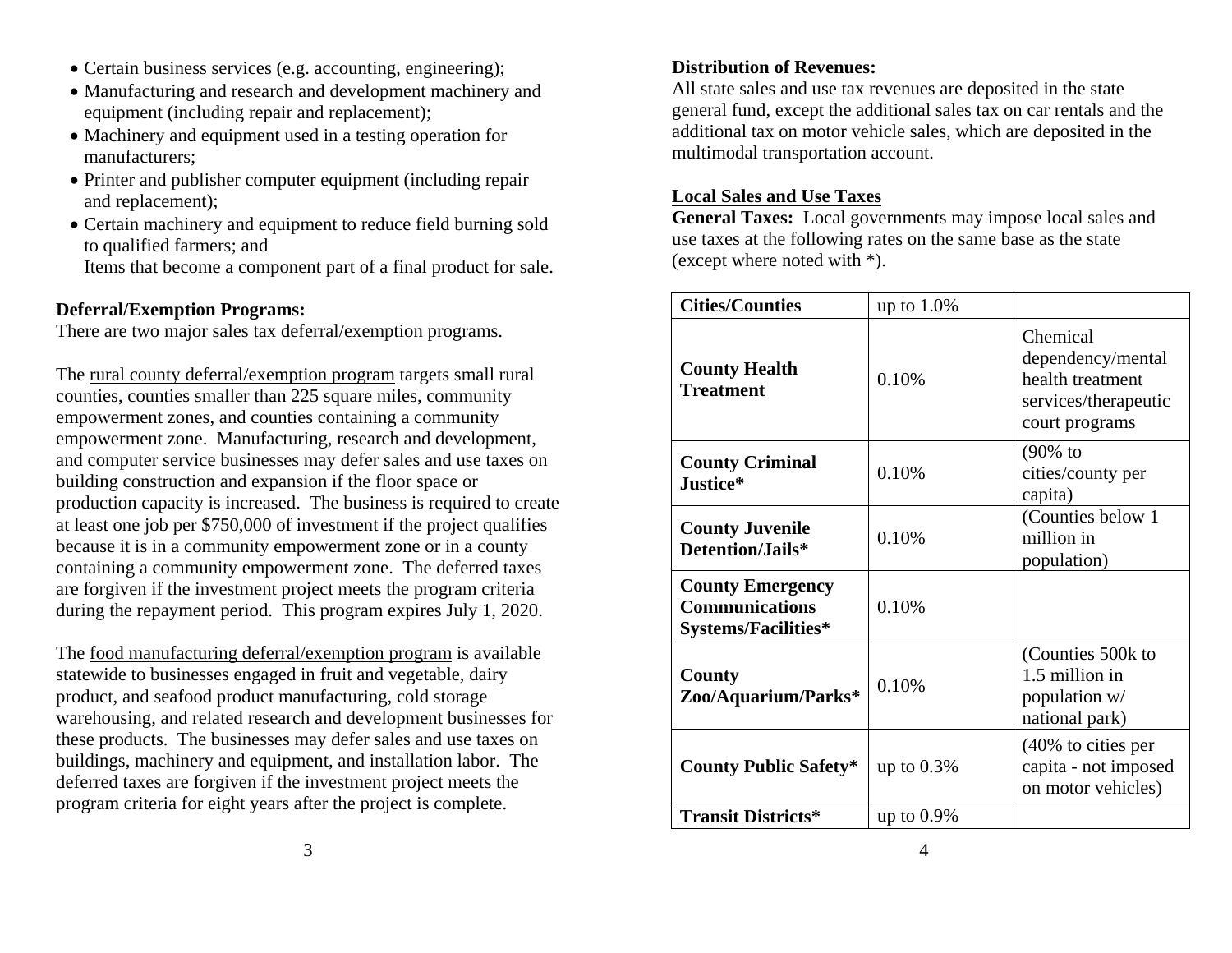| <b>Public Transportation</b><br><b>Benefit Areas*</b>                   | up to $0.4\%$                                          | (for passenger-only)<br>ferries; not<br>authorized in King,<br>Pierce, or<br>Snohomish<br>Counties)                                                                                                               |
|-------------------------------------------------------------------------|--------------------------------------------------------|-------------------------------------------------------------------------------------------------------------------------------------------------------------------------------------------------------------------|
| <b>High Capacity</b><br>Transit*                                        | up to $1.0\%$                                          | $(0.9\%$ if criminal<br>justice tax imposed)                                                                                                                                                                      |
| <b>Regional</b><br><b>Transportation</b><br><b>Investment District*</b> | up to $0.5\%$                                          | (King, Pierce,<br><b>Snohomish Counties</b><br>- not on motor<br>vehicles other than<br>farm vehicles, off-<br>road vehicles, and<br>non-highway<br>vehicles but use tax<br>of 0.5% applies in<br>these counties) |
| <b>Transportation</b><br><b>Benefit District*</b>                       | up to $0.2\%$                                          | Up to 10 years<br>w/voter approval<br>two times                                                                                                                                                                   |
| <b>Counties with a Public</b><br><b>Stadium Authority</b><br>(football) | up to $0.016\%$<br>(credited against<br>the state tax) |                                                                                                                                                                                                                   |
| <b>Rural Counties</b>                                                   | up to $0.09\%$<br>(credited against<br>the state tax)  |                                                                                                                                                                                                                   |

|                          | up to $0.2\%$ (for |  |
|--------------------------|--------------------|--|
|                          | municipal          |  |
|                          | services in        |  |
|                          | annexed areas -    |  |
|                          |                    |  |
| <b>Cities</b>            | King, Pierce,      |  |
|                          | Snohomish          |  |
|                          | Counties - not     |  |
|                          | Seattle - credited |  |
|                          | against the state  |  |
|                          | $\tan$ )           |  |
| <b>Public Facilities</b> |                    |  |
| <b>Districts</b>         |                    |  |
| County                   | 0.20%              |  |
| <b>City</b>              | 0.20%              |  |
|                          | up to 0.033%       |  |
|                          | (credited against  |  |
| <b>City or County</b>    | the state tax -    |  |
|                          |                    |  |
|                          | not authorized in  |  |
|                          | King County -      |  |
|                          | construction       |  |
|                          | must commence      |  |
|                          | by $2/1/07$ )      |  |
|                          |                    |  |

\*Voter approval required.

**Taxes on Car Rentals:** Local governments may impose additional local sales and use taxes on car rentals at the following rates:

| <b>Counties</b>                              | up to $1.0\%$  |  |
|----------------------------------------------|----------------|--|
| <b>High Capacity</b><br>Transit <sup>*</sup> | up to $2.172%$ |  |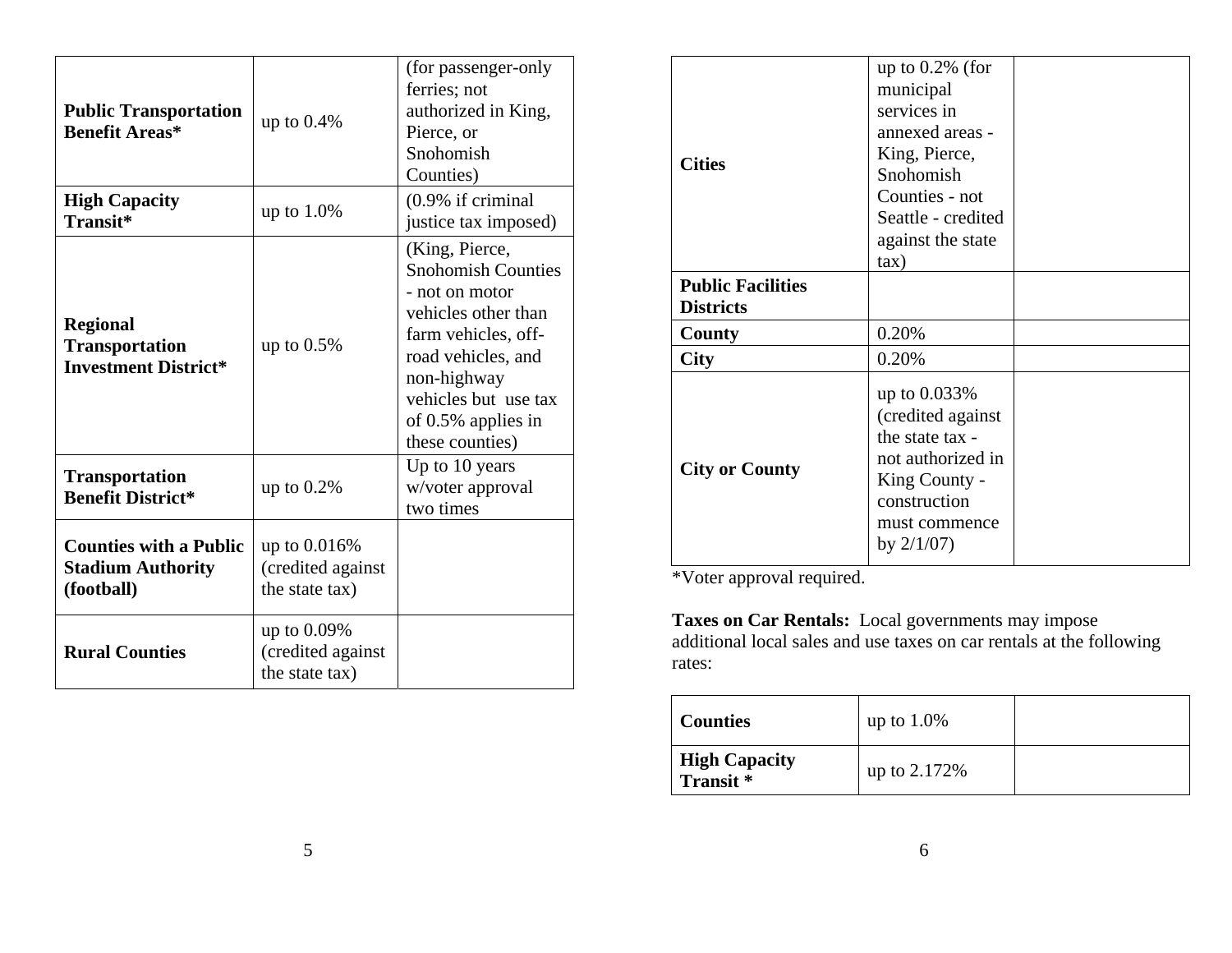| <b>High Occupancy</b><br>Transit*              | up to $0.8\%$ | (King, Pierce,<br>Snohomish counties<br>-deducted from high<br>capacity transit rate) |
|------------------------------------------------|---------------|---------------------------------------------------------------------------------------|
| <b>City Transportation</b><br><b>Authority</b> | up to 1.944%  | (Seattle only - for<br>monorail)                                                      |

\* Voter approval required.

# **Business and Occupation Tax**

The business & occupation (B&O) tax is levied for the privilege of doing business in Washington and is the second largest revenue source for the general fund. It is estimated to generate \$7.5 billion in the 2015-17 biennium and comprises 20 percent of general fund revenues.

# **Tax Base:**

The tax is levied on the gross receipts of all business activities (except utility activities) conducted within the state. Unlike a corporate net income tax, there are no deductions for the costs of doing business.

# **Rates:**

Currently, there are several different B&O tax rates. The three principal rates include:

- Manufacturing, wholesaling, and extracting: 0.484%;
- $\bullet$ Retailing: 0.471%; and
- $\bullet$ Services: 1.5%.

# **Major Exemptions:**

Non-retailing businesses with incomes of \$12,000 per year or less do not need to register with the Department or Revenue or file tax returns. Non-retailing businesses with incomes of \$28,000 per year or less are required to register with the Department but do not

need to file tax returns. Other exemptions include public utility activity, agricultural production, rental of real property, and investment income earned by businesses other than financial institutions.

# **Tax Credits:**

A small business tax credit is authorized. Under the credit, if the amount of tax due is less than \$420 per year, then the credit is equal to the amount of tax due. If the amount of tax due is greater than \$420 per year, then the amount of the credit is equal to \$840 minus the amount of tax due. These thresholds are doubled for businesses under the service category of the B&O tax. The credit results in a certain amount of income being exempt from tax, but the exemption is phased out on a dollar for dollar basis until no exemption remains at twice the amount of the exemption. The following table shows the exemption amounts and the amount at which the exemption is phased out for most businesses.

| <b>B&amp;O Tax Credit - Exemption Equivalents</b> |                  |                   |
|---------------------------------------------------|------------------|-------------------|
| <b>Tax Category</b>                               | <b>Exemption</b> | <b>Phased-out</b> |
| Manufacturing, wholesaling, &<br>extracting       | \$86,777         | \$173,554         |
| Retailing                                         | \$89,172         | \$178,344         |
| <b>Services</b>                                   | \$56,000         | \$112,000         |

A credit for Job Creation in Rural Counties is authorized for manufacturing and research and development located in rural counties (population density of less than 100 per square mile), counties smaller than 225 square miles, or community empowerment zones if they create employment at least 15 percent above the prior year. Businesses may claim \$2,000 as a credit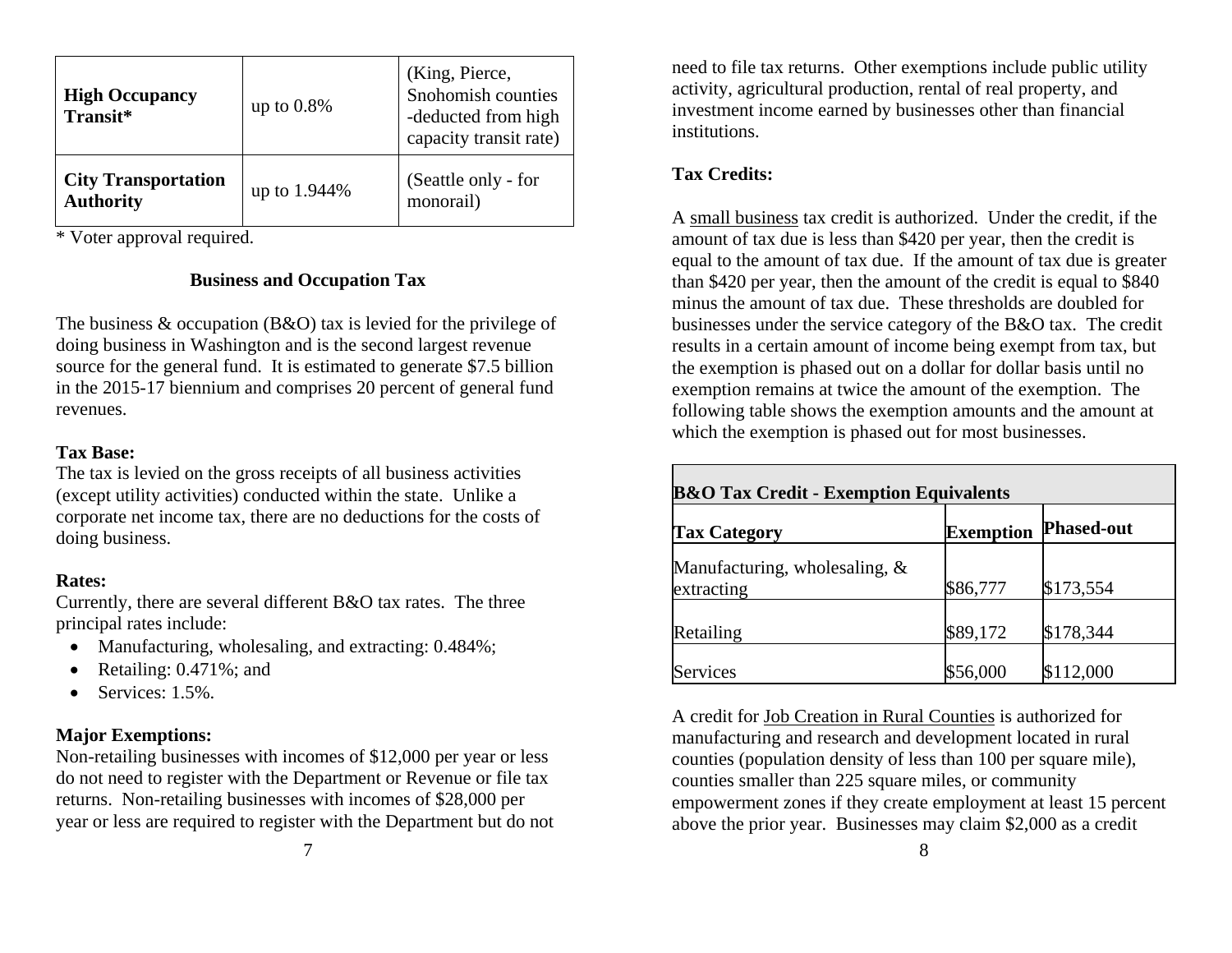against the tax for each new job created, except the credit is \$4,000 if the wages and benefits exceed \$40,000 per year. No more than \$7.5 million may be taken in any fiscal year by all businesses. No credit is available if a B&O tax credit is taken for international services job creation. (See following.)

A credit for International Services Job Creation is available equal to \$3,000 per year for a five-year period for each net new job created after July 1, 1998, for businesses providing international services if the jobs are created inside community empowerment zones or designated areas in cities or contiguous cities larger than 80,000 that meet the unemployment and poverty criteria of empowerment zones. An international service is a service that is for a person outside the United States or is for use primarily outside the United States.

A credit for Job Training in Rural Counties is available to manufacturing, research and development, and computer service businesses located in rural counties (population density of less than 100 per square mile), counties smaller than 225 square miles, community empowerment zones, and counties containing a community empowerment zone that provide job related training at no charge to their employees. The tax credit is equal to 20 percent of the value of the job training not to exceed \$5,000 per business per year.

A credit for Commercial District Revitalization became available January 1, 2006, for 75 percent of the amount donated directly to a revitalization program operated by a nonprofit organization or 50 percent of the contribution amount to the Main Street Trust Fund administered by the Department of Commerce. Total credits cannot exceed \$100,000 per calendar year for an individual program or \$250,000 per calendar year for a business, and may only be claimed against tax due in the calendar year following approval. The total amount of credits per year statewide is capped

at \$1.5 million per calendar year. Credits may not be approved for cities with populations of 190,000 or more.

A credit for hiring qualified veterans is available equal to 20 percent of wages and benefits paid up to a maximum of \$1,500 per employment position per year and may not exceed \$500,000 in any fiscal year. Credits can be earned beginning October 1, 2016 through June 30, 2021.

#### **Distribution of Revenues:**

All B&O tax revenues are deposited in the general fund.

# **Local B&O Taxes:**

Cities and towns may also levy a municipal business tax. The tax may be levied on the type of business, the number of employees, the amount of floor space used, or on gross receipts. The maximum rate for the municipal business tax on gross receipts is 0.2 percent.

# **Real Estate Excise Tax**

Sales of real property are subject to the real estate excise tax. This tax is estimated to generate \$1.5 billion in the 2015-17 biennium and comprises 4 percent of state general fund revenues.

# **Tax Base:**

The tax is applied to the selling price of real property and is paid by the seller. The tax also applies to the transfer or acquisition for a valuable consideration within any 12-month period of a controlling interest in any entity with an interest in real property in this state. The tax is applied to the value of the real estate transferred.

# **Rate:**

The rate of tax is 1.28%.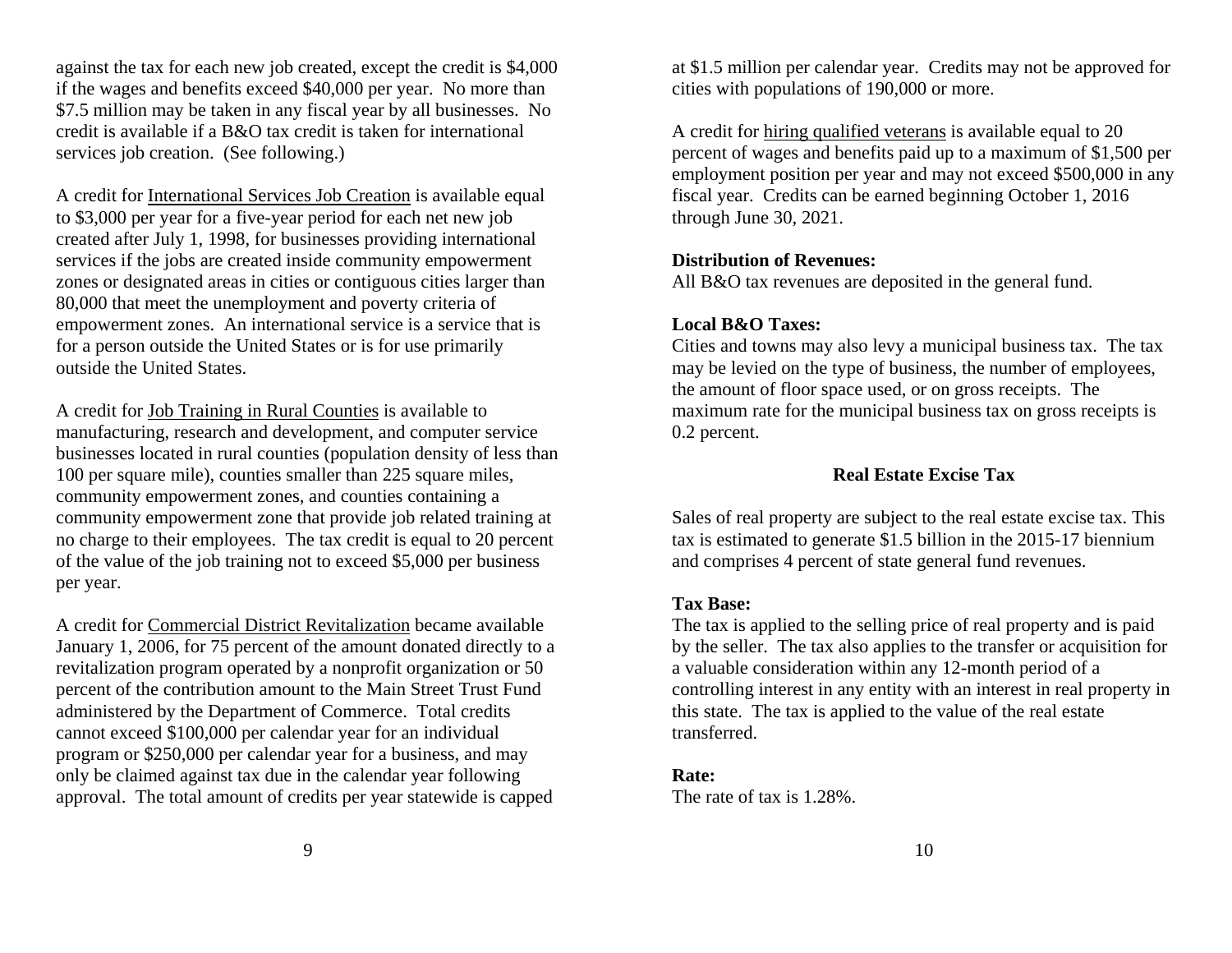#### **Major Exemptions:**

Sales of property by a governmental entity, and property acquired by gift, inheritance, or a similar transfer are exempt from taxation.

#### **Distribution of Revenues:**

2.0 percent of revenues are dedicated to local public works projects, 1.6 percent of revenues are dedicated to city-county assistance, 4.1 percent of revenues are deposited into the education legacy trust account, and the remainder is deposited into the state general fund. Beginning July 1, 2019, 6.1% goes to local public works projects and 1.6% to city-county assistance.

#### **Local Real Estate Excise Tax:**

Cities and counties may levy a tax of 0.25 percent for capital improvements. Cities and counties may impose an additional 0.5 percent for general purposes if they do not impose the second 0.5 percent of the local sales tax, but this tax is subject to referendum. Cities and counties may levy additional taxes of up to 0.25 percent for growth management programs, but cities and counties not required but choosing to plan under the Growth Management Act must obtain voter approval before imposing the tax. Counties may impose a tax of up to 1.0 percent to finance the acquisition of conservation areas, subject to voter approval. Counties may levy additional taxes of up to 0.5 percent for the development of affordable housing, subject to voter approval, if the county imposes the 1.0 percent tax for conservation areas at the maximum rate and imposed the tax by January 1, 2003. City taxes are imposed in the city and county taxes are imposed in the unincorporated areas of the county, except the taxes for conservation areas and affordable housing, which are county-wide. The taxes are paid by the seller, except the conservation area tax is paid by the buyer and the affordable housing tax is paid by both the buyer and the seller, as determined by the county legislative authority, with at least one-half of the tax paid by the buyer. The typical combined state and local tax rate is 1.53 percent or 1.78 percent.

Public utility activity is exempt from the B&O tax and is subject to a gross receipts public utility tax instead. The tax is passed directly on to customers through the rate structure. Therefore, it effectively becomes a sales tax. The public utility tax is estimated to generate \$825.5 million in the 2015-17 biennium and comprises 2.2 percent of state general fund revenues.

#### **Tax Base:**

Public utility activities, including electricity, water, natural gas, sewerage collection, and various transportation services comprise the tax base.

#### **Rates:**

There are five state tax rates, but most public utilities pay at the 3.852% rate. The following table lists the rates for various activities.

| <b>Public Utility</b>                                                                                                                          | Rate   |
|------------------------------------------------------------------------------------------------------------------------------------------------|--------|
| Express, telegraph, natural gas, and sewerage                                                                                                  | 3.852% |
| Light and power companies                                                                                                                      | 3.873% |
| Water distribution companies                                                                                                                   | 5.029% |
| Taxicabs, limousine services, other urban<br>transportation carriers, and marine vessels for hire<br>under 65 ft. (except tugboats)            | 0.642% |
| Motor transportation (except urban transportation),<br>railroad, railroad car, tugboat firms, and public<br>utilities not elsewhere classified | 1.926% |
| Hauling of logs on public roads                                                                                                                | 1.396% |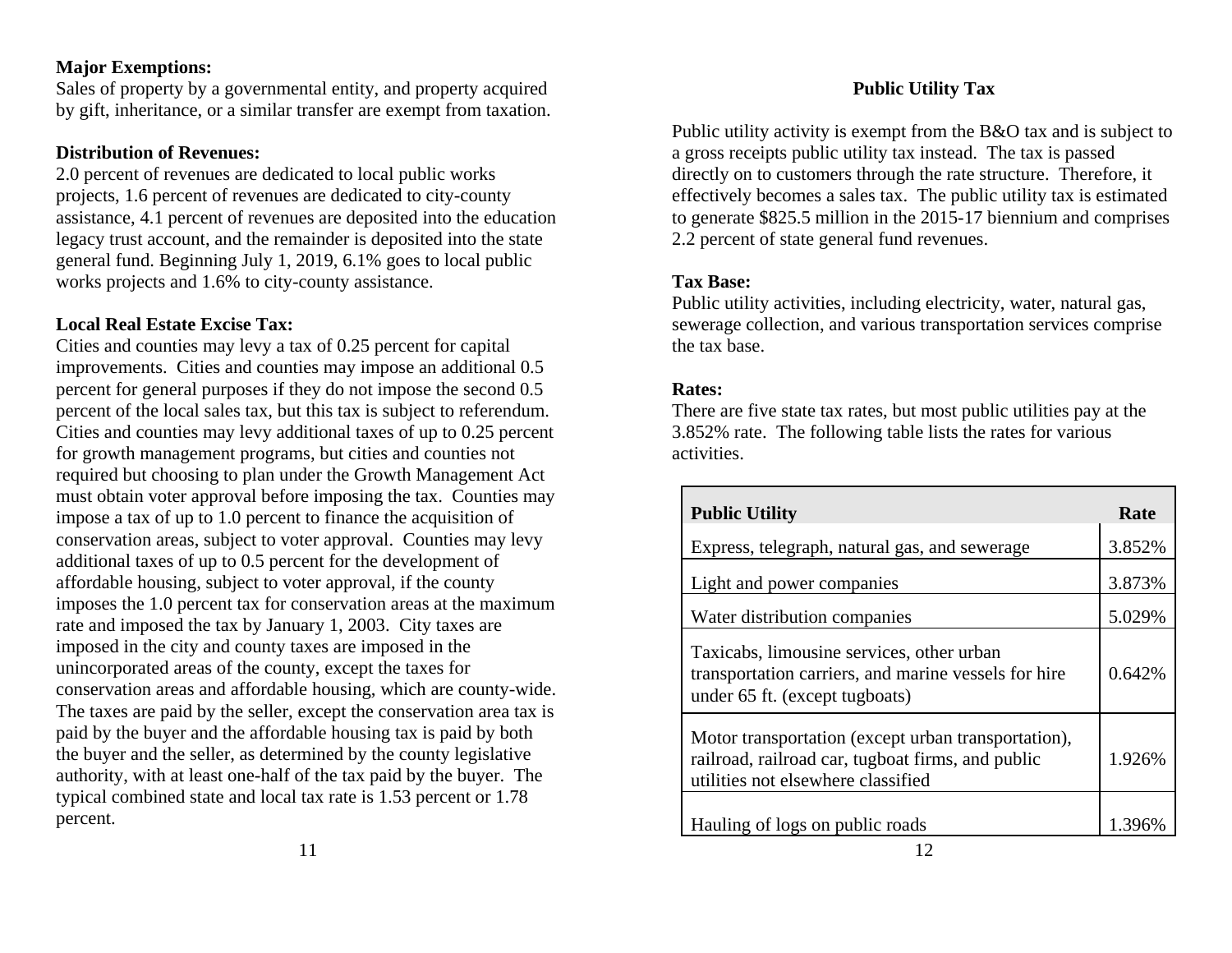#### **Major Exemptions:**

Public utilities with gross receipts of less than \$2,000 per month are exempt from taxation. Also, two major exemptions include telephone services, which are subject to sales tax, and solid waste collection, which is subject to a separate tax.

#### **Credits:**

A low-income home energy assistance program (LIHEAP) credit is available against the public utility tax due from gas and electric utilities for qualifying contributions and billing discounts offered to qualifying low-income customers. To qualify for the credit, the amount of billing discounts or qualifying contributions must be at least 125 percent greater than discounts or contributions given by the utility in 2000 or the first year after 2000 in which qualifying contributions are given. The amount of the credit for each utility is equal to one-half the discount or contribution given in a fiscal year. The maximum total credit available state-wide each year is \$8.8 million. Each utility is also limited to a maximum credit amount based on its proportional share of energy assistance grants received by its low-income customers. Any credit that is not used in a fiscal year lapses for that utility and may be reapportioned to other qualifying utilities. The total credit available to a utility is its maximum available credit plus any portion of unused credits that are reapportioned to it.

A credit for International Services Job Creation is available equal to \$3,000 per year for a five-year period for each net new job created after July 1, 1998, for businesses providing international services if the jobs are created inside community empowerment zones or designated areas in cities or contiguous cities larger than 80,000 that meet the unemployment and poverty criteria of empowerment zones. An international service is a service for a person outside the United States or is for use primarily outside the United States.

A credit for Commercial District Revitalization is available January 1, 2006, for 75 percent of the amount donated directly to a revitalization program operated by a nonprofit organization or 50 percent of the contribution amount to the Main Street Trust Fund administered by the Department of Commerce. Total credits cannot exceed \$100,000 per calendar year for an individual program or \$250,000 per calendar year for a business, and may only be claimed against tax due in the calendar year following approval. The total amount of credits per year statewide is capped at \$1.5 million per calendar year. Credits may not be approved for cities with populations of 190,000 or more.

A credit for hiring qualified veterans is available equal to 20 percent of wages and benefits paid up to a maximum of \$1,500 per employment position per year and may not exceed \$500,000 in any fiscal year. Credits can be earned beginning October 1, 2016 through June 30, 2021.

#### **Distribution of Revenues:**

The majority of the revenues collected from the public utility tax are deposited in the state general fund. Twenty percent of the revenues collected from water distribution and 60 percent of the revenues collected from sewerage collection businesses are deposited in the public works assistance account.

#### **Local Public Utility Taxes:**

Cities and towns may levy a municipal business tax of up to 6.0 percent on electricity, telephone, natural gas, and steam energy utilities, unless a higher rate is approved by voters. There is no rate limit on other services (garbage, water, sewer, and cable TV).

#### **Insurance Premiums Taxes**

Insurance premiums are exempt from the B&O tax and are subject to an insurance premiums tax instead. The insurance premiums tax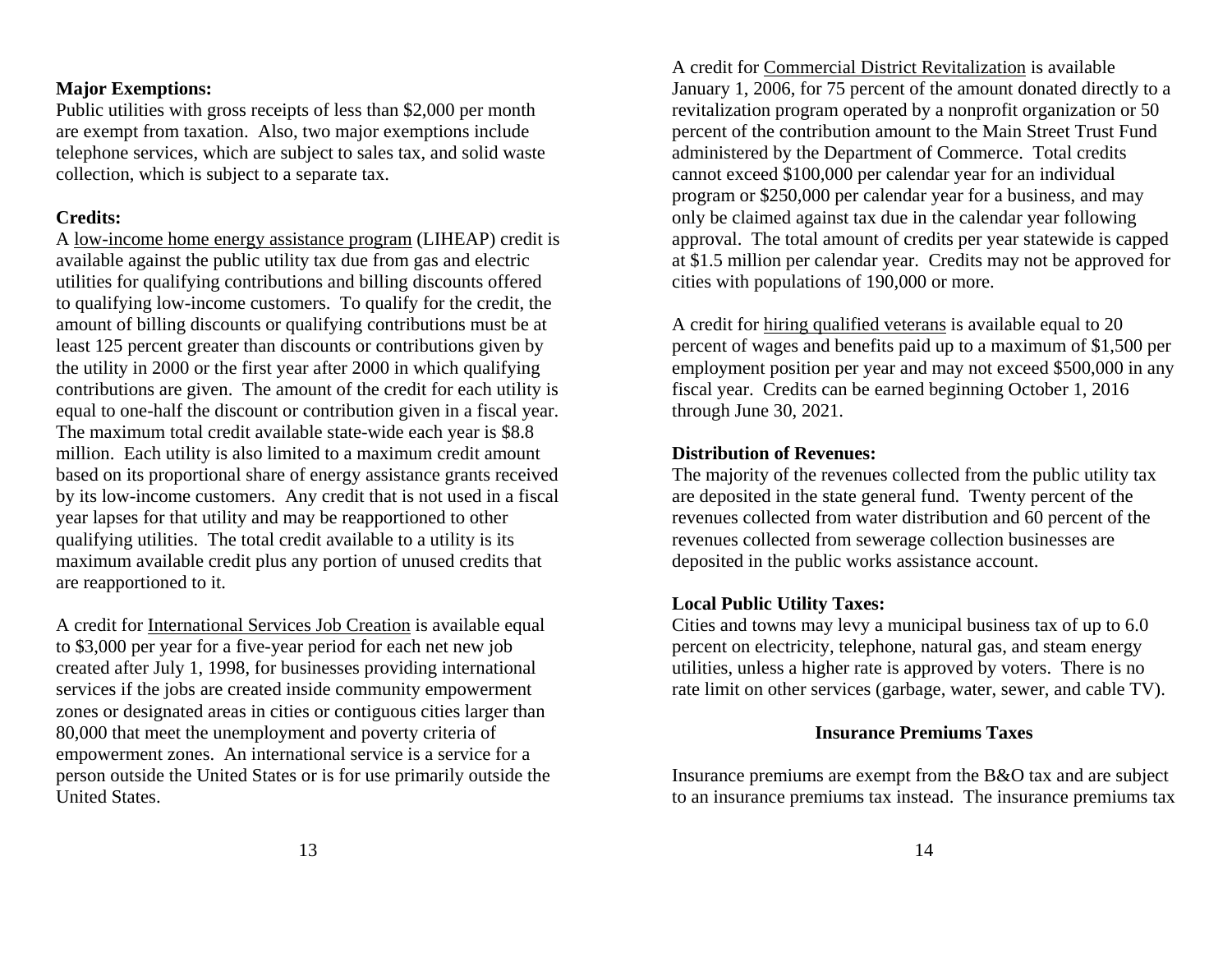is estimated to generate \$1.1 billion in the 2015-17 biennium and comprises 2.9 percent of general fund revenues.

# **Tax Base:**

The tax base includes net premiums received by authorized insures, except title insurers, after deduction of premiums returned to policyholders. Ocean marine and foreign trade insurers are taxed on their gross underwriting profit.

# **Rates:**

The rate of tax is 2.0%, except on ocean marine and foreign trade insurance in which case the rate of tax is 0.95%.

# **Major Exemptions:**

Title insurers; pensions, annuities, and profit-sharing plans; health insurance pool premiums; and fraternal benefit societies.

# **Tax Credits:**

Insurance companies that pay an assessment to the Washington Insurance Guaranty Association or the Washington Life and Disability Insurance Guaranty Association for insurance companies that become insolvent after July 27, 1997, receive a tax credit against premium taxes equal to 100 percent of the assessment. The tax credit is taken over five years.

# **Distribution of Revenues:**

Revenues are deposited in the general fund with the following exceptions:

- 40 percent of the taxes on fire insurance premiums is deposited into the volunteer firemen's relief and pension fund;
- 25 percent of the taxes on fire insurance premiums is deposited into city firemen's pension funds; and
- 20 percent of the taxes on fire insurance premiums is deposited into the fire service training account.

The cigarette and tobacco products taxes are added directly to the price of these goods before the sales tax is applied. The cigarette and tobacco products taxes are estimated to generate \$870.5 million in the 2015-17 biennium and comprise 2.3 percent of state general fund revenues.

# **Tax Base:**

Cigarettes and tobacco products sold in Washington.

# **Rate:**

- Cigarettes (per pack): \$3.025
- Tobacco products: 95% of the sales price (but no more than \$0.65 per cigar); moist snuff is \$2.5626 per unit or 83.5% of cigarette tax rate

# **Major Exemptions:**

Sales to persons in other states, foreign countries, instrumentalities of the U.S., or to established governing bodies of any Indian tribe recognized as such by the U.S. Department of the Interior. (Sales by Indian tribes to non-Indians are taxable.)

# **Distribution of Revenues:**

The revenues are deposited into the state general fund.

# **Alcoholic Beverages Taxes**

State liquor taxes are imposed on hard liquor, beer, and wine. For the 2015-17 biennium, it is estimated that \$560.7 million of liquor taxes will be distributed to the general fund, comprising 1.5 percent of state general fund revenues.

# **Tax Base:**

Taxes on hard liquor or spirits are imposed on a volume and sales tax basis. Taxes on beer and wine are imposed on a volume basis.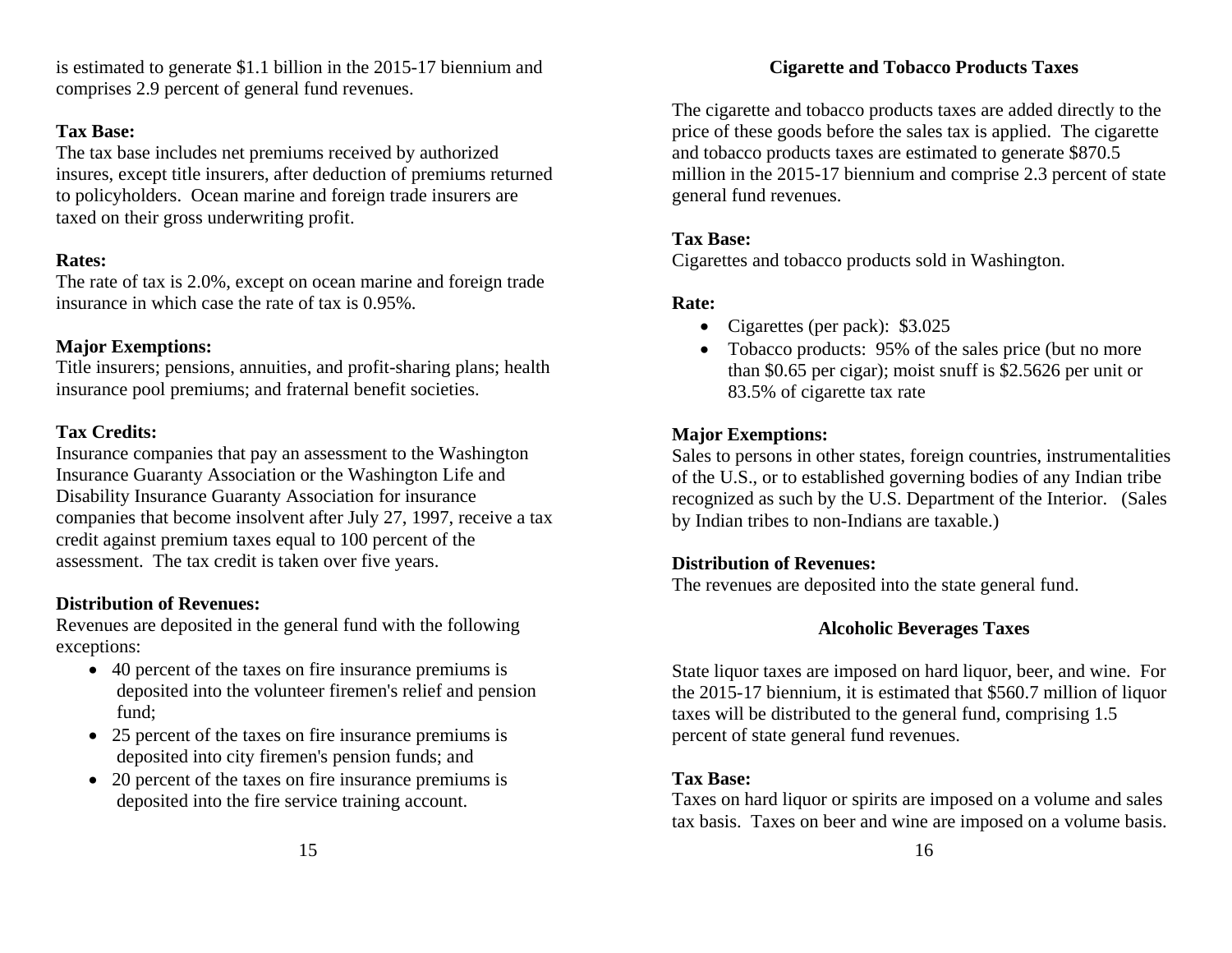# **Rates:**

Hard Liquor or Spirits

Liquor Liter Tax

- Sales for consumption on premises \$2.4408/liter
- All other liquor sales \$3.7708/liter

# Liquor Sales Tax

- Sales for consumption on premises 13.7%
- All other liquor sales 20.5%

# Wine:

- Fortified wine excise tax \$0.4536/liter
- Unfortified wine excise tax \$0.2292/liter

Fermented Apple/Pear Cider: Wine excise tax  $$0.0814/l$  iter (\$9.55 per 31 gallons)

# Beer:

Beer excise tax - Large breweries \$8.08/31 gallons Beer excise tax - Microbreweries \$4.782/31 gallons

**Major Exemptions:** Sales to the armed services are exempt.

# **Distribution of Revenues:**

Liquor Liter: Revenues from the tax are deposited into the state general fund.

Liquor Sales: Most of the revenues from the tax are distributed to the state general fund. The remainder is distributed to counties and cities based on population.

Wine Excise/Fermented Apple and Pear Cider: The wine excise tax and the tax on fermented apple and pear cider is split in a complex manner between the state general fund, local law

enforcement programs, counties and cities, Washington State University wine research, the Washington Wine Commission, and youth violence prevention and drug enforcement.

Beer Excise: Revenues are split between the state general fund and cities and counties based on population.

# **Marijuana Excise Tax**

The marijuana excise tax was created with the passage of Initiative 502 (I-502) which legalized the recreational use of marijuana and marijuana infused products. The initiative imposed an excise tax on each successive sale of recreational marijuana to be paid by the seller. In 2015 the tax was changed to be imposed only on the final sale to the consumer. Sales of marijuana to the public began in July of 2014. For the 2015-17 biennium, the total tax collected is expected to be \$433 million with \$133.2 million distributed to the state general fund.

# **Tax Base:**

The tax is levied on each retail sale of marijuana.

# **Tax Rate:**

The rate of tax is 37.5% on each retail sale.

# **Distribution of Revenues:**

All revenue collected from the marijuana excise tax is deposited into the dedicated marijuana fund. Money deposited into the General Marijuana Fund is earmarked in fixed, quarterly distributions as follows:

- \$175,000 to the Department of Social and Health Services for use in healthy youth surveys and a cost-benefit analysis of the implementation of I-502;
- \$5,000 to the University of Washington's Alcohol and Drug Abuse Institute for web-based public education materials regarding marijuana use; and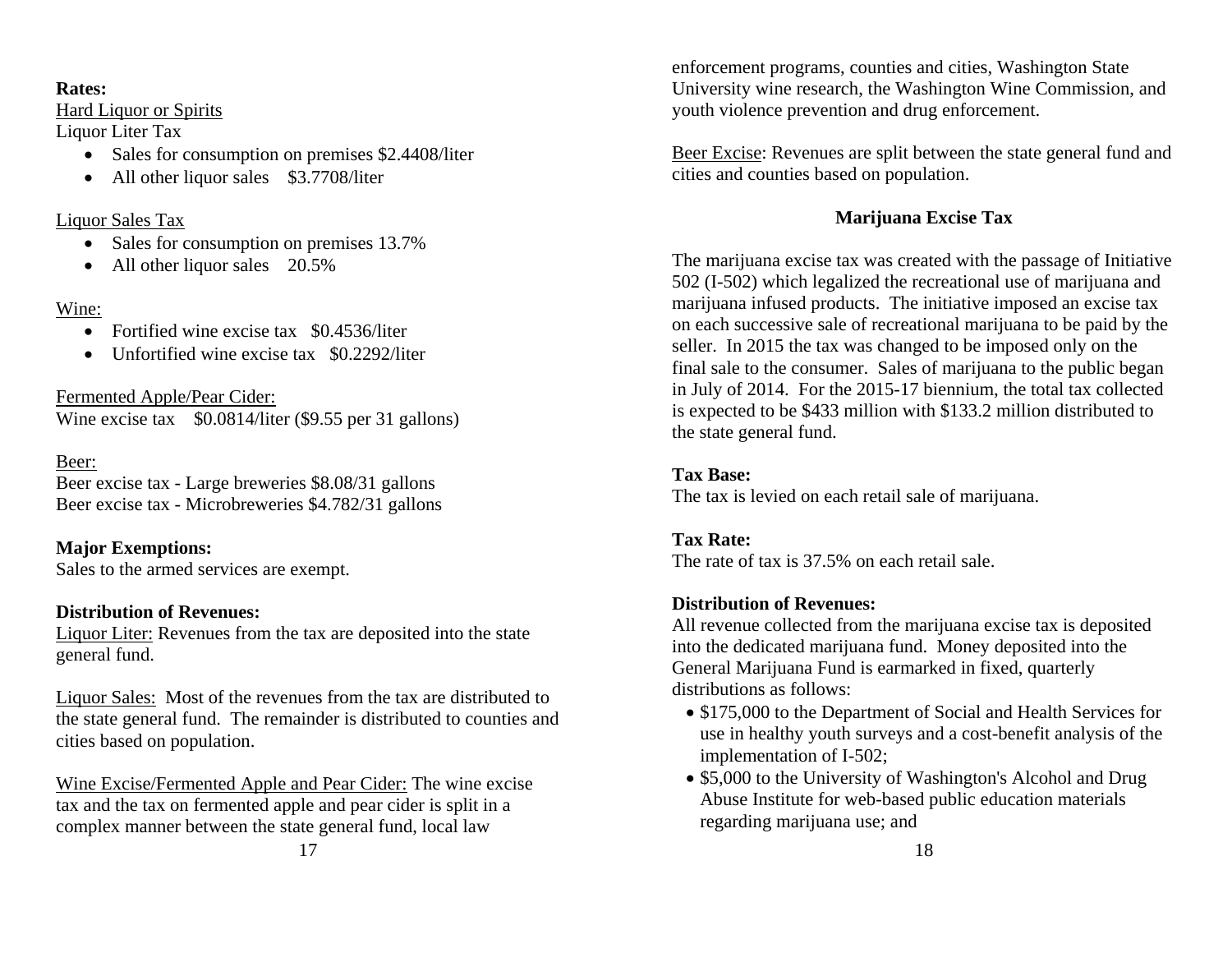• Not less than \$1.3 million to the Liquor Control Board, subject to appropriation, for costs in administering I-502, as necessary.

Any money remaining after those disbursements are made are distributed as follows:

- Up to 15 percent but at least \$25.5 million to the DSHS for programs aimed at prevention of various disorders related to substance use;
- Up to 10 percent but at least \$9.8 million to the Department of Health for a marijuana education and public health program that incorporates referrals to drug treatment, grants to local community agencies, and media-based education campaigns targeted at youth and adults;
- Up to 1.0 percent but at least \$1.7 million to the University of Washington and Washington State University for studies on the short- and long-term effects of marijuana use;
- 50 percent to the State Basic Health Plan Trust account;
- 5.0 percent to the Health Care Authority to expand access to health and dental care services, migrant health services, and maternity care;
- Up to 0.3 percent but at least \$511,000 to the Office of the Superintendent of Public Instruction for education purposes;
- A formula distribution is used for local government disbursements based on sales and population - \$12 million for 2015-17, \$30 million for 2017-19, and \$40 million for 2019-21 and thereafter; and
- The remainder to the state general fund.

# **Estate Tax**

The estate tax applies to transfers of property located in Washington on the death of the owner. The tax is estimated to generate \$303.4 million in the 2015-17 biennium. Estate taxes are not deposited into the state general fund.

#### **Tax Base:**

Transfers of property in Washington at the time of the death of the owner make up the tax base.

# **Rates:**

The rates range from 10 percent to 20 percent depending on the value of the estate.

# **Major Exemptions:**

Deductions are allowed for decedents dying in 2013 in the amount of \$2 million. Deductions increase by the consumer price index each year thereafter. A deduction is allowed for qualified farm property including the value of any tangible personal property used primarily for farming purposes if 50 percent of the estate is property used for farming. Qualified family owned business interests up to \$2.5 million are also allowed.

# **Distribution of Revenues:**

Revenues are deposited in the education legacy trust account.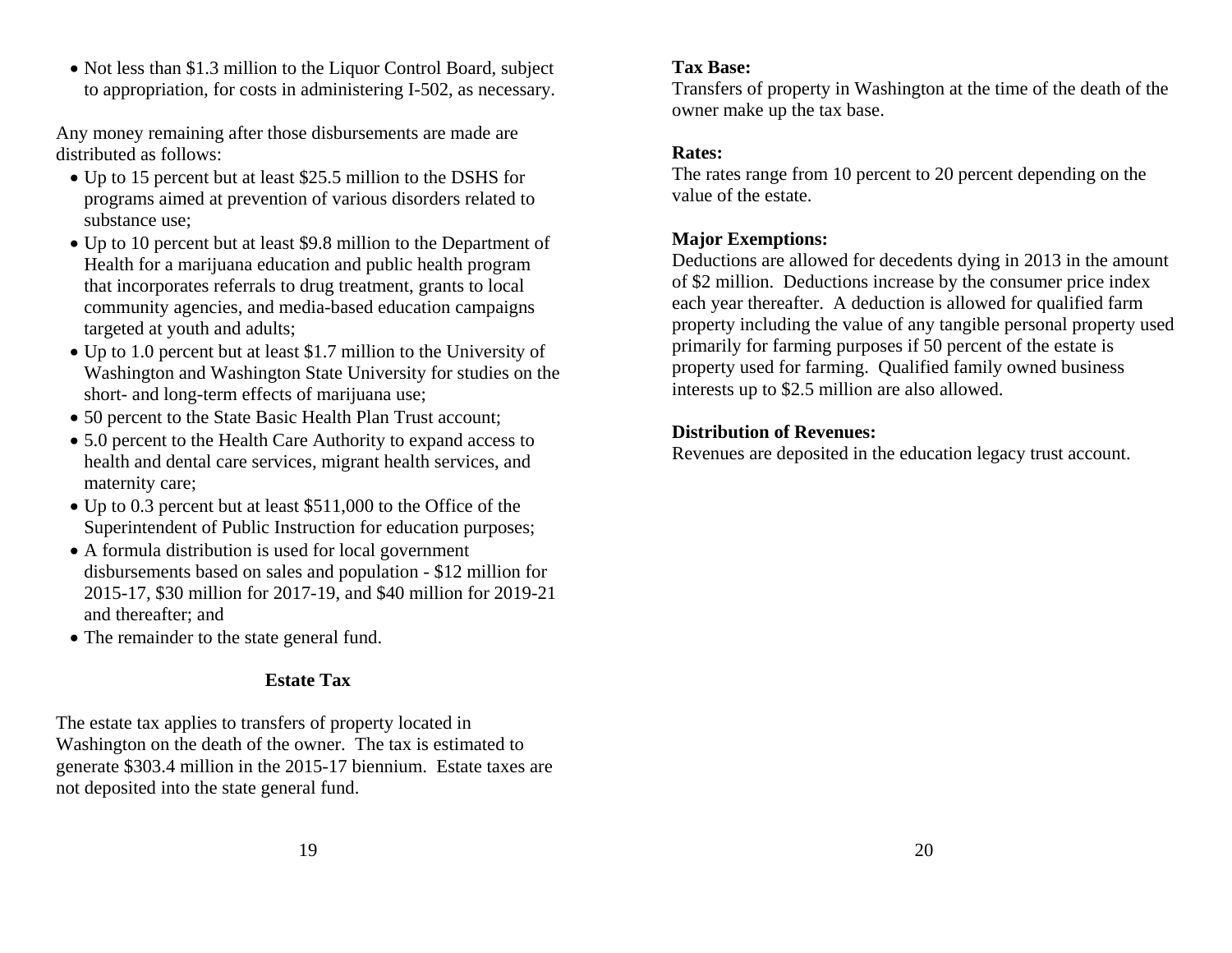#### **PROPERTY TAXES AND IN-LIEU PROPERTY TAXES**

# **Property Tax**

The property tax is the single largest source of revenue for local governments, generating about \$8.3 billion for local governments for calendar year 2015. The property tax is the third largest source of revenue to the state general fund and will generate about \$4.1 billion for the state for the 2015-17 biennium. This comprises 11 percent of general fund revenues. The statewide average tax rate for 2015 taxes is \$11.70 per \$1,000 of valuation. Of this, \$2.29 was the state regular levy, \$4.89 was for local regular levies, and \$4.51 was for voter-approved excess levies.

#### **Tax Base:**

The property tax is applied to the assessed value of all property except that which is specifically exempted by law. The tax base is segregated into the two broad classifications of real property and personal property.

#### **Valuation:**

All taxable property is valued at 100 percent of its true and fair value and assessed as such unless the law specifically provides otherwise. True and fair value means market value or the amount of money a willing buyer would pay a willing seller. County assessors revalue property on an annual basis. Certain qualified lands (agricultural, open space, and timber lands) are valued on the basis of their current use. Application must be made for current use designation.

# **Assessment:**

Property taxes are imposed on the assessed value of property. The assessed value of property is determined with reference to its true and fair value, unless the property qualifies under a current use valuation program.

The Constitution requires that the property tax of a taxing district be imposed uniformly throughout its boundaries. This means that taxes must be the same on property of the same market value.

# **Major Exemptions:**

The only class of property which is exempted by the state Constitution is that owned by the United States, the state, its counties, school districts, and other municipal corporations, but the state Constitution allows the Legislature to exempt other property from taxation. The state Constitution also authorizes property tax relief for retired property owners. The parameters of the program are set by the Legislature and are currently based on age and income.

Other exemptions have been enacted in statutory form by legislative action.

# **Property Tax Limits**

# **Constitutional 1.0 percent Tax Rate Limit**

The sum of regular property tax rates is limited to a maximum of 1.0 percent (or \$10.00 per \$1,000) of the true and fair value of the property.

# **The limit applies to:**

The 1.0 percent limit applies to the total tax rate for any individual parcel of property, not to taxing districts. The total regular (nonvoted) tax rate includes the state school levy rate, county levy rates, city or town levy rates, hospital district rates, fire district rates, library district rates, etc.

# **The limit does not apply to:**

The limit does not apply to regular levies by port districts and public utility districts. Port district and public utility district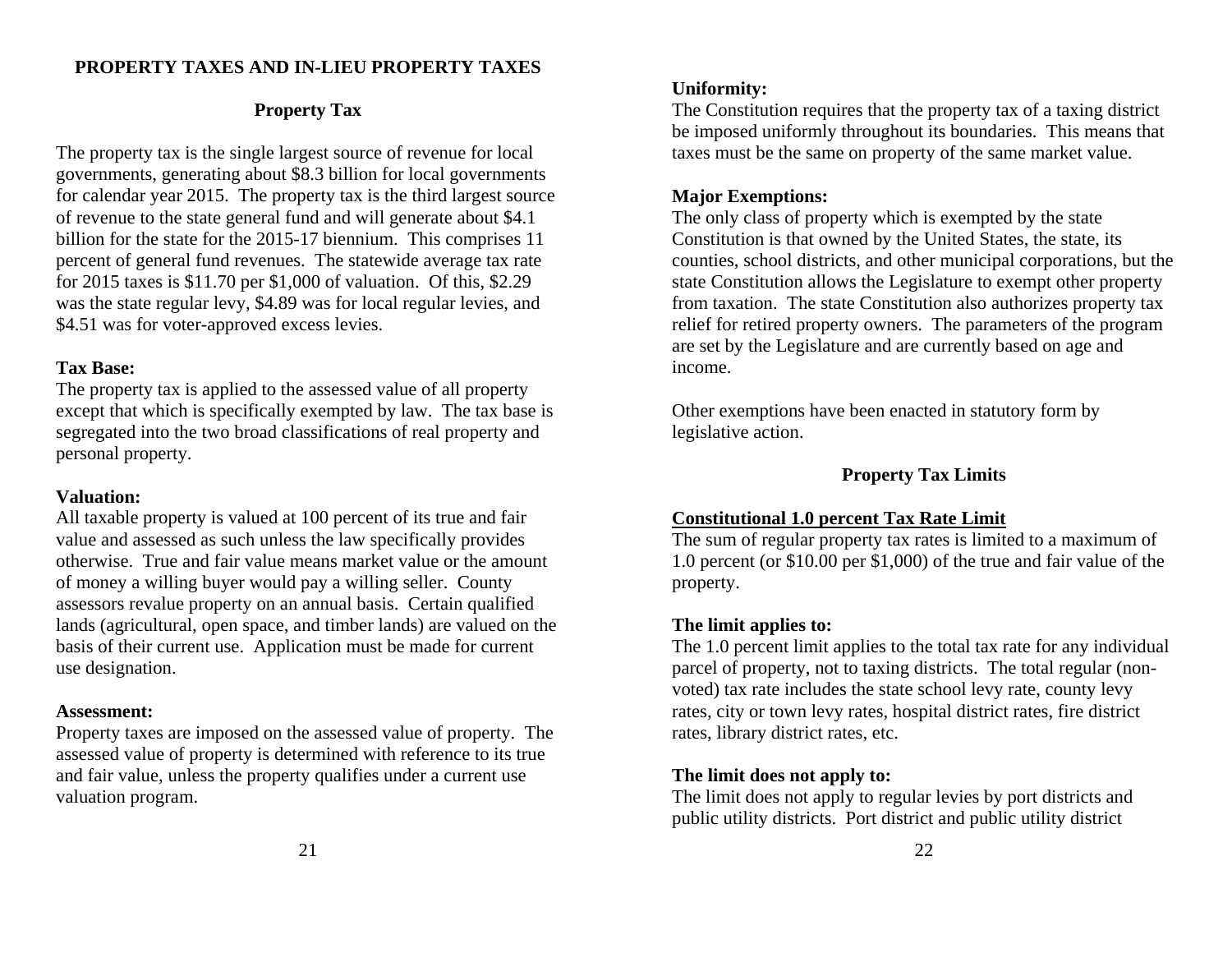regular levies are each limited separately by statute to 45 cents per \$1,000 of assessed value.

# **Levies in excess of the 1.0 percent limit:**

Levies in excess of the 1 percent limit require voter approval and are termed excess or special levies. The levies must be approved by 60 percent of the voters, with a voter validation requirement equal to 40 percent of the number of voters voting in the taxing district in the last general election. These levies are approved in terms of total dollars and are generally for one year only but can be for two to six years with respect to school districts and fire protection districts and as many as 30 years with respect to capital or bond retirement levies. The assessor determines the rate necessary to raise the money approved by the voters every year. This rate is then added to the regular levy rates.

# **Statutory rate limits:**

Statutory rate limits and an aggregate limit are set so that the cumulative total of levy rates cannot exceed the 1.0 percent limit. These maximum rate limits are expressed in terms of a dollar value per \$1,000 of assessed value. The statutory rate limits per \$1,000 of assessed value are as follows: state levy for K-12 education (\$3.60), counties (\$1.80), cities and towns (\$3.375), hospital districts (75 cents), fire districts (50 cents /50 cents /50 cents). library districts (50 cents), conservation futures (\$6.25), emergency medical services (50 cents), cultural arts/stadium districts (25 cents), park and recreation districts (60 cents), flood control zone districts (50 cents), airport districts (75 cents), ferry districts (75 cents), water districts (50 cents), and cemetery districts (\$11.25).

**Aggregate \$5.90 levy limit:** This limit of \$5.90 per \$1,000 of assessed value is a statutory limit on the aggregate levies of taxing districts, except the state levy for K-12 education. If the cumulative total of these levies exceeds the \$5.90 limit, the assessor prorates the levy rates as directed in statute to reduce the levy rates to levels within the \$5.90 limit.

# **Revenue Limit (101 percent Limit)**

Each year, the regular property tax levies of taxing districts are limited by the limit factor which is a percentage increase over the districts' highest levy of the three preceding years. Added to this is an amount equal to the amount of revenue that new construction, improvements to property, construction of electric generation wind turbine facilities classified as personal property, and changes in state-assessed property would have generated at the preceding year's tax rate. To remove the incentive to maintain a high levy, taxing districts other than the state are assumed to have levied the maximum allowed since 1986.

The limit factor is equal to the lesser of 101 percent or 100 percent plus the percentage change in the implicit price deflator. However, a different limit factor applies in two instances. For a taxing district with a population of less than 10,000, the limit factor is always 101 percent. A taxing district, other than the state, may provide for the use of a limit factor of up to 101 percent for the year if the implicit price deflator is less than 1 percent. In districts with legislative authorities of four members or less, two-thirds of the members must approve the change. In districts with legislative authorities of more than four members, a majority plus one vote must approve the change.

# **The limit applies to:**

The limit applies to the regular levies of each property taxing district. This includes the state, counties, cities, port districts, fire protection districts, library districts, metropolitan park districts, public hospital districts, etc.

# **The limit does not apply to:**

The limit does not apply to excess (voter-approved) levies such as local school maintenance and operation levies and levies to retire bond issues.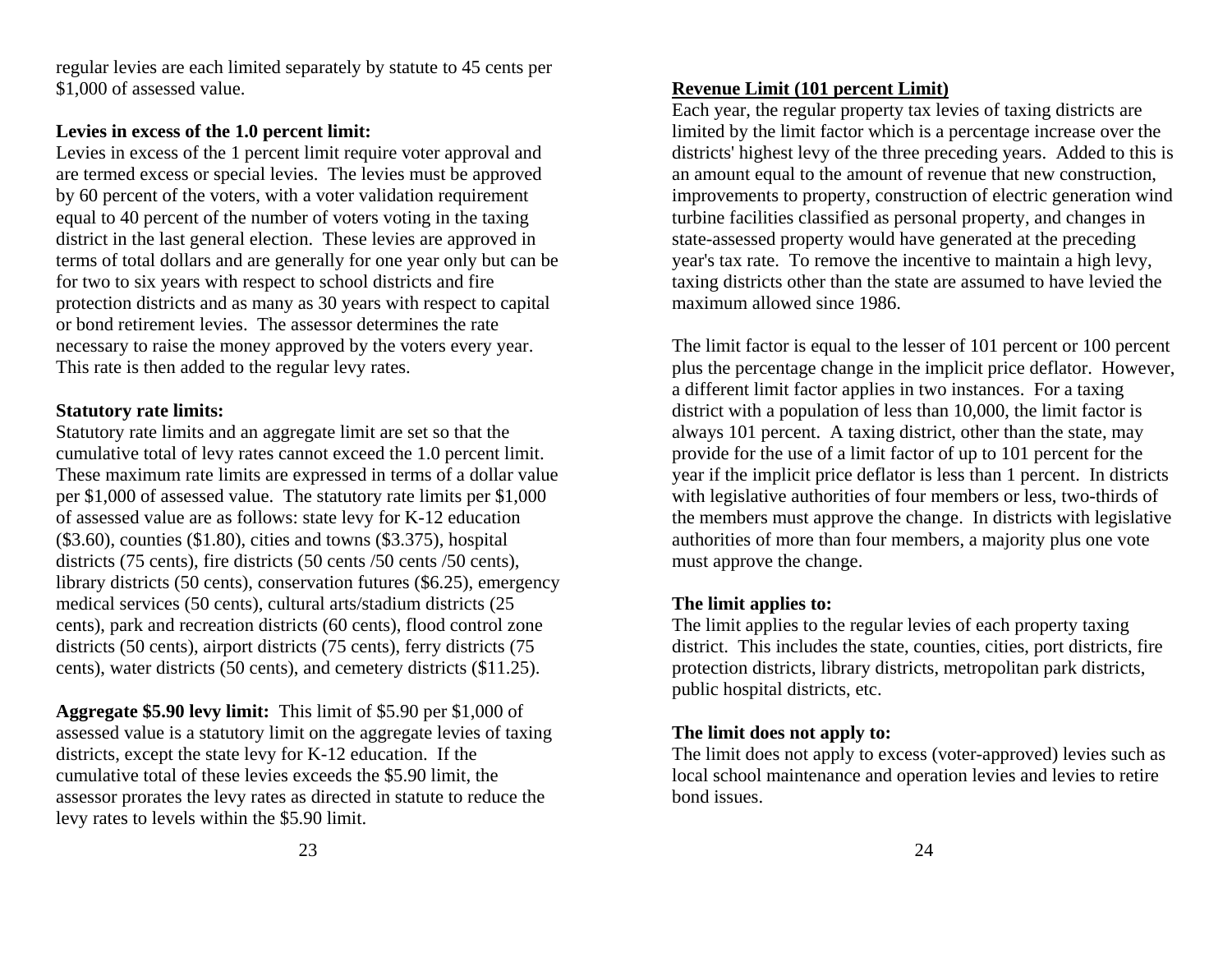# **Levies in excess of the revenue limit:**

Levies in excess of the district's limit factor require voter approval. A ballot proposition can authorize increases for up to six years for cities and counties and one year for all other districts. If such a levy is approved, it becomes the base for calculation of future levies, unless approved for only a limited time or purpose and the ballot measure for the limited time or purpose does not specify that it will be used as a base after expiration of the limited time or satisfaction of the purpose.

# **The revenue limit does not:**

a. Limit an individual taxpayer's property taxes. b. Limit an individual taxpayer's assessed value.

# **Calculation of levy tax rate and individual tax bill:**

Once the maximum allowable levy amount is determined, the county assessor calculates the tax rate by dividing the total levy amount by the amount of taxable property in the district. This rate is then multiplied by the assessed value of an individual parcel of property to determine the tax bill for that property.

# **Timber Excise Tax**

The timber excise tax is imposed on all timber harvests. The timber excise tax is expected to generate \$5.5 million to the state general fund in the 2015-17 biennium. This comprises 0.1 percent of state general fund revenues.

# **Tax Base:**

The tax is levied on the stumpage value at harvest from all public and private lands.

# **Rate:**

The rate of tax is 5% of the harvest value of the logs from public and private lands. A county may impose a 4% tax on timber harvested from public and privately owned land within the county

that is credited against the state tax. Therefore the counties receives 4% and the state receives 1%.

# **Exemptions:**

There is a simplified method of taxation for small harvesters, who are defined as individuals or companies cutting less than 2.0 million board feet per year. Timber harvested by youth character building organizations from their property tax exempt land is exempt from the timber excise tax. In addition, harvesters incurring less than \$50 per quarter in tax liability in any calendar year are exempt.

# **Credits**:

A credit is allowed against the state tax for any county tax that is imposed.

A credit is allowed against the state tax for any property taxes paid on privately owned timber on state and local lands.

A credit against the state tax is authorized for timber harvested on land subject to enhanced aquatic resources requirements. The credit is equal to the stumpage value of timber harvested for sale or for commercial or industrial use multiplied by 0.8 percent, except for a small harvester, the credit is equal to 16 percent of the tax otherwise imposed. The credit is reduced by any compensation received from the federal government for reduced timber harvest due to enhanced aquatic resource requirements.

# **Distribution of Revenues:**

Both state and county revenues are deposited in the timber tax distribution account. Funds are distributed quarterly to the state and to counties. County receipts are further distributed to taxing districts by a formula which reflects the assessed value of forest land in the respective districts. Districts that have approved excess property tax levies for capital purposes receive funds first. Next, funds are distributed to school districts in relation to their excess